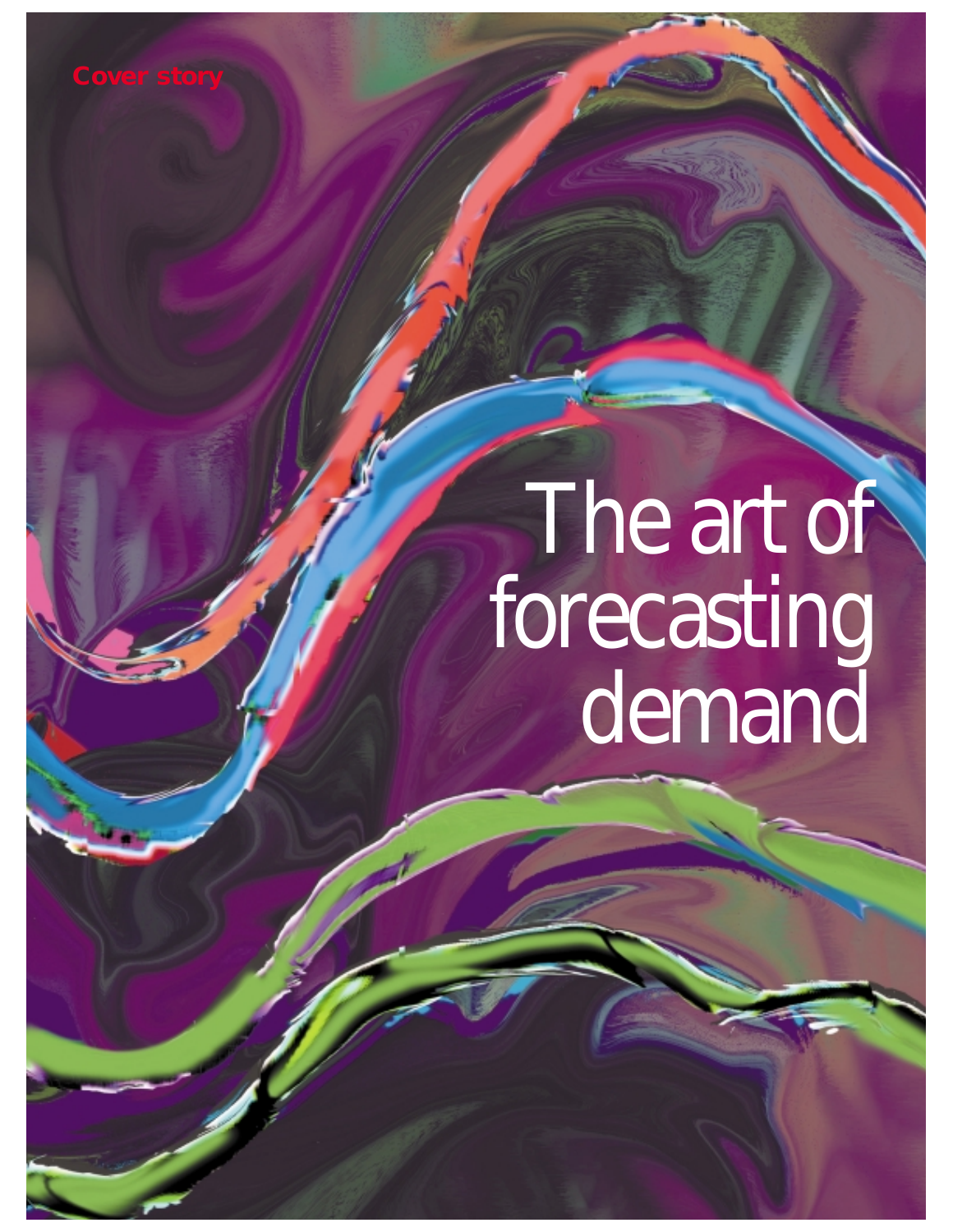Winning in competitive<br>
takes a fair amount<br>
of educated guess-<br>
work. Energy mar-<br>
keters cannot be certain that their electricity markets takes a fair amount of educated guesswork. Energy marfuture delivery of power at the price specified in a long-term contract will earn them a profit—because supply, demand, and the going rate may differ from expectations at the time the contract was signed. As a result, energy traders are only as good as the load forecasts they use.

With profit margins in many markets turning out to be as razor-thin as prices are volatile, some energy companies are taking steps to improve the accuracy of their demand forecasts. One is

Trading Arrangements (NETA; see box). For a time, market prices fluctuated wildly, between a low of minus \$360/MWh (which marketers had to pay to sell to the system) to plus \$70/MWh (which marketers had to pay to buy from the system). The energy and utilities team in Cap Gemini Ernst & Young's London office calculated that, in such a volatile environment, an improvement of 4% in the accuracy of a demand forecast could save the nation's electricity suppliers up to \$29 million on balancing costs alone.

Because anomalies in demand tend to balance each other out over time, long-term demand forecasts tend to be more accurate than short-term ones. Although the accuracy of shortterm forecasts has improved greatly

Post-deregulation, load and demand forecasting are no longer black arts practiced by a chosen few. More power companies are recognizing that the ability to correctly predict demand and load allowing them to buy and sell electricity at the best prices—means the difference between staying in business and going bankrupt. So now, rather than continuing to rely on off-the-shelf software packages to churn out forecasts, some companies are developing their own forecasting expertise in-house

American Electric Power Co. (AEP), Columbus, Ohio. The predictions its traders rely on are continually refined and updated by mathematicians and statisticians in the company's new market analysis group. Significantly, the group was one of the first pieces of the wholesale trading operation that AEP began setting up years ago to prepare for competition.

What AEP and other energy marketers realize is that a forward price quote based on a poor demand forecast could translate into a loss rather than a profit. For a good example of the unpredictability of supply, demand, and price, consider what happened last year when Great Britain instituted its New Electricity in recent years, their sensitivity to unexpected events still defies even the most advanced modeling techniques. Take Sept. 11 for instance. The three minutes of silence observed in Great Britain last Sept. 14 caused the one of the largest drops in demand (2,700 MW, or 7% of system demand) in history.

#### **Long-term demand vs. short-term load**

Complicating the task for energy traders is the fact that long-term demand forecasting and short-term load forecasting require totally different skills and inputs, says Nigel B. Lewis, a managing consultant in Cap Gemini Ernst &

### **Cover story**

Young's London office. Long-term demand forecasting requires a company to do scenario planning: what their portfolio will look like at some time in the future; what competitors might do; whether next winter will be warmer than usual; and so on. Lewis explains that, by comparison, short-term load forecasts are easier to get right because a company can base them on more precise information about customer behavior and shorter-term weather reports. However, the accuracy of short-term forecasts is bedeviled by the impact of major events—such as a Super Bowl or World Cup final telecast—that can be a dominating influence on consumption over five- to 10 minute intervals.

Deregulation has done more than make forecasting necessary; it has also changed who does it. When electricity sectors were regulated, utility monopolies used short-term load forecasts to ensure the reliability of supply, and long-term demand forecasts as the basis for planning and investing in new capacity from one to five years out.

That is no longer the case where competition has been or is being introduced. In Brazil, for example, the national utility Eléctrobras is now only interested in what demand will be well into the future, 10 to 20 years ahead. Shorter-term load forecasting is now the province of competitive power marketers.

Similarly, in Great Britain, prior to NETA the National Grid was responsible for producing forecasts and everyone else paid the same price for each half-hour in the UK Pool. Although load forecasting was used in structuring commercial supply contracts, it wasn't until NETA that suppliers had a financial incentive to forecast it on a regular basis.

The timeliness of forecasts can itself be problematic. U.S. power marketers, for example, say that the scarcity of timely aggregate load forecast data outside the five regions where an independent system operator (ISO) compiles them makes it nearly impossible for them to accu-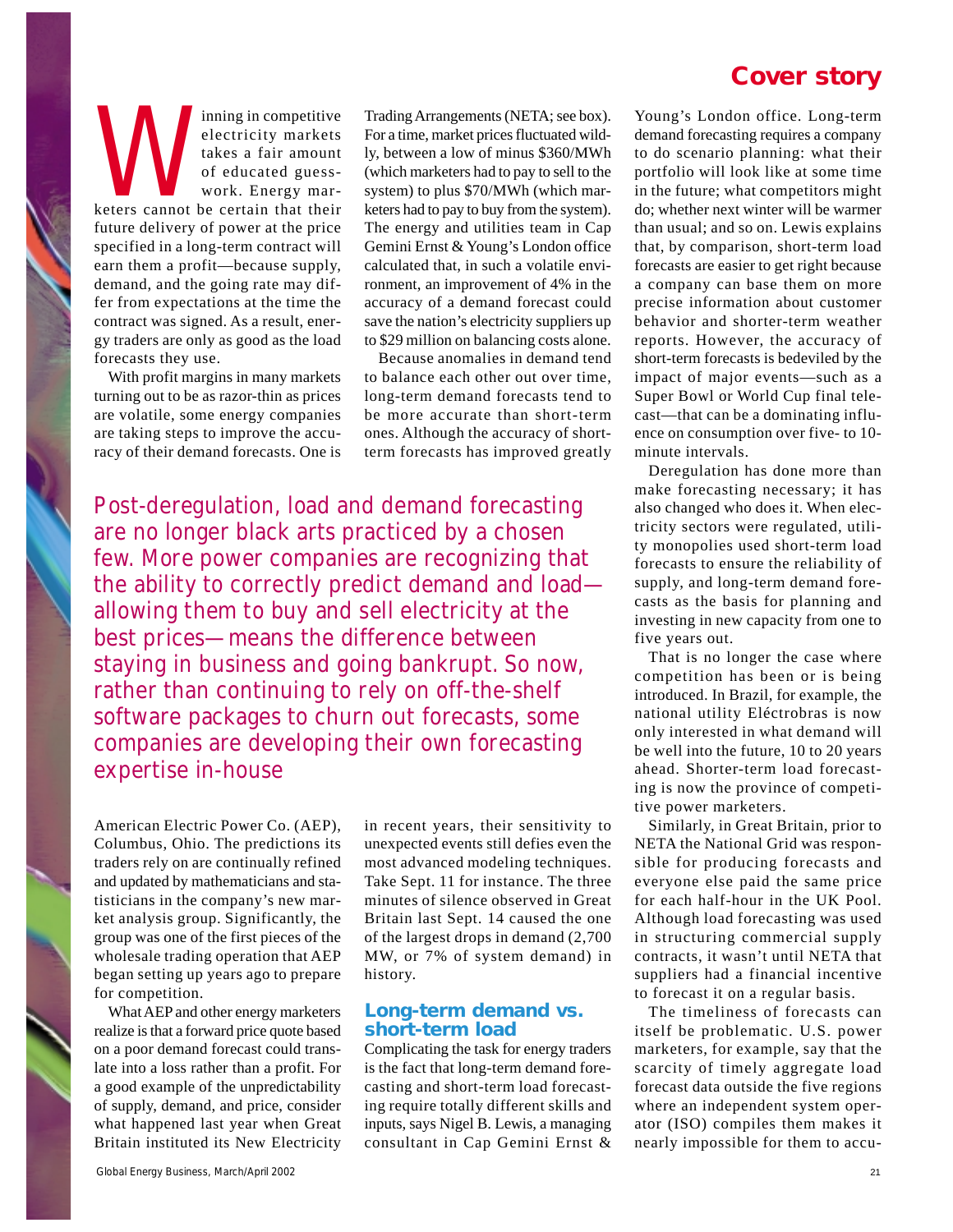## **Cover story**





rately predict market swings in near real-time.

#### **What about accuracy?**

In some sense, the above discussion of the relative difficulty of making long- and short-term forecasts is disingenuous. It ignores the first question that anyone inside or outside the energy industry would ask about any forecast: How accurate is it?

"The one thing you can guarantee about forecasts is that they will be wrong," says Lewis. The best that he has seen in Great Britain is a 2% error within any half-hour period. In other words, if the actual load is 100 MW, the best forecast is either 98 or 102 MW, but not closer.

If the inputs to your forecasting model are poor, it's difficult or impossible to come up with a good forecast no matter how good your model is. In Brazil, for example, the consumption data recorded on a minute-by-minute by Eléctrobras basis are irregular and full of missing points and outliers. A research team led by Professor Reinaldo Castro Souza of Pontificia Universidade Católica-Rio is developing corrective filters to produce continuous observations to serve as input to the models.

The accuracy of forecasts also depends on the type of customer doing the consuming. Lewis observes that residential loads are easier to forecast because of the sheer number of residential customers. If one customer does something strange, it has less impact. On the other hand, a large industrial customer may behave unpredictably enough to belie predictions,—for example, by generating its own electricity or adding an extra work shift.

Micro and macro factors also affect load and demand forecasts, explains Paul Corby, senior VP, Planalytics, Wayne, Pa. By way of example, he reminds that commercial electricity consumption falls in depressed real estate markets because there's no one in empty offices using power. During recessions, industrial usage also falls because if no one is buying hard goods, factories shut down. The reality is that there is more elasticity in the indus-